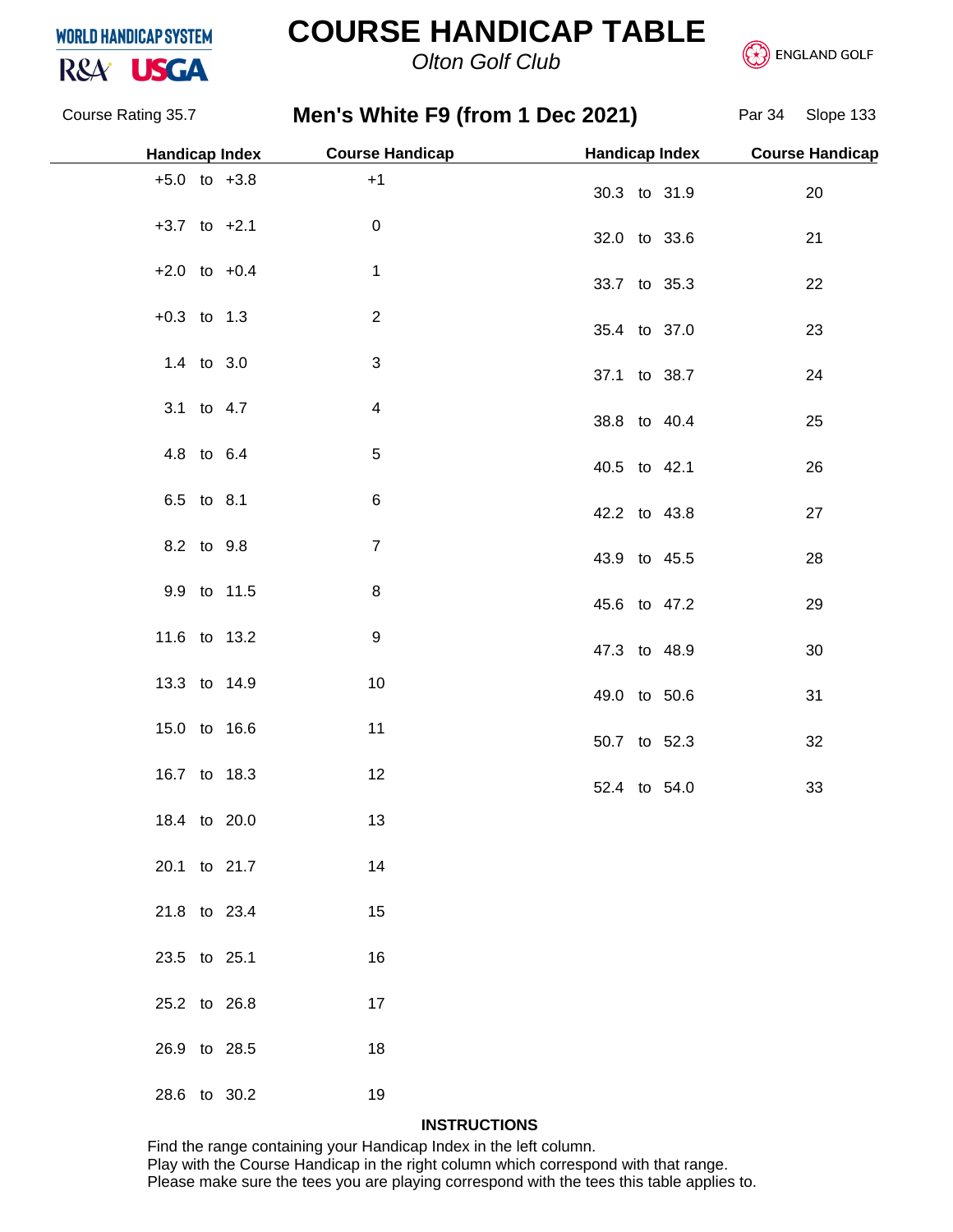### COURSE HANDICAP TABLE



### *Olton Golf Club*



|                  |                | Course Rating 35.8 Men's White B9 (from 1 Dec 2021) Par 36 Slope 136 |              |                                |      |
|------------------|----------------|----------------------------------------------------------------------|--------------|--------------------------------|------|
|                  | Handicap Index | Course Handicap                                                      |              | Handicap Index Course Handicap |      |
| $+5.0$ to $+3.9$ |                | $+3$                                                                 | 29.5 to 31.0 |                                | $18$ |
| $+3.8$ to $+2.2$ |                | $+2$                                                                 | 31.1 to 32.7 |                                | 19   |
| $+2.1$ to $+0.5$ |                | $+1$                                                                 | 32.8 to 34.3 |                                | 20   |
| $+0.4$ to 1.1    |                | $\pmb{0}$                                                            | 34.4 to 36.0 |                                | 21   |
| 1.2 to 2.8       |                | $\mathbf{1}$                                                         | 36.1 to 37.7 |                                | 22   |
| 2.9 to 4.4       |                | $\overline{2}$                                                       | 37.8 to 39.3 |                                | 23   |
| 4.5 to 6.1       |                | 3                                                                    | 39.4 to 41.0 |                                | 24   |
| 6.2 to 7.8       |                | 4                                                                    | 41.1 to 42.7 |                                | 25   |
| 7.9 to 9.4       |                | $\,$ 5 $\,$                                                          | 42.8 to 44.3 |                                | 26   |
|                  | 9.5 to 11.1    | 6                                                                    | 44.4 to 46.0 |                                | 27   |
| 11.2 to 12.7     |                | $\overline{7}$                                                       | 46.1 to 47.6 |                                | 28   |
| 12.8 to 14.4     |                | 8                                                                    | 47.7 to 49.3 |                                | 29   |
| 14.5 to 16.1     |                | 9                                                                    | 49.4 to 51.0 |                                | 30   |
| 16.2 to 17.7     |                | 10                                                                   | 51.1 to 52.6 |                                | 31   |
| 17.8 to 19.4     |                | 11                                                                   | 52.7 to 54.0 |                                | 32   |
| 19.5 to 21.1     |                | 12                                                                   |              |                                |      |
| 21.2 to 22.7     |                | 13                                                                   |              |                                |      |
| 22.8 to 24.4     |                | 14                                                                   |              |                                |      |
| 24.5 to 26.0     |                | 15                                                                   |              |                                |      |
| 26.1 to 27.7     |                | 16                                                                   |              |                                |      |
| 27.8 to 29.4     |                | 17                                                                   |              |                                |      |

### **INSTRUCTIONS**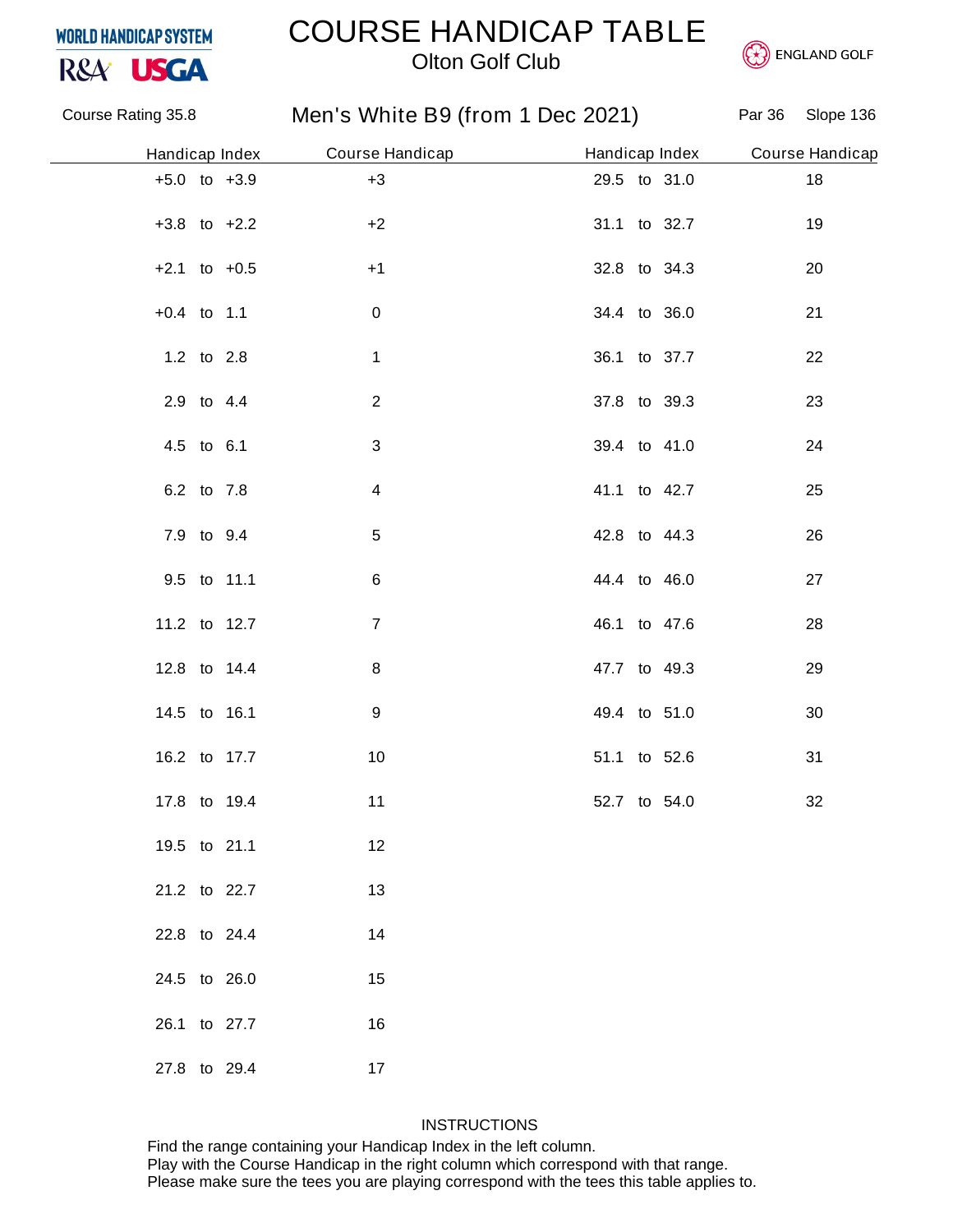# R&A<sup>'</sup> USGA

### COURSE HANDICAP TABLE

*Olton Golf Club*



| <b>Course Rating 34.7 Course Rating 34.7</b> |  |                 | Men's Yellow F9 (from 1 Dec 2021) Par 34 Slope 136 |                |  |                 |
|----------------------------------------------|--|-----------------|----------------------------------------------------|----------------|--|-----------------|
| Handicap Index                               |  | Course Handicap |                                                    | Handicap Index |  | Course Handicap |
| $+5.0$ to $+3.7$                             |  | $+2$            |                                                    | 29.6 to 31.2   |  | 19              |
| $+3.6$ to $+2.0$                             |  | $+1$            |                                                    | 31.3 to 32.9   |  | 20              |
| $+1.9$ to $+0.4$                             |  | $\mathbf 0$     |                                                    | 33.0 to 34.5   |  | 21              |
| $+0.3$ to 1.3                                |  | $\mathbf 1$     |                                                    | 34.6 to 36.2   |  | 22              |
| 1.4 to 2.9                                   |  | $\overline{2}$  |                                                    | 36.3 to 37.8   |  | 23              |
| 3.0 to 4.6                                   |  | $\mathfrak{S}$  |                                                    | 37.9 to 39.5   |  | 24              |
| 4.7 to 6.3                                   |  | 4               |                                                    | 39.6 to 41.2   |  | 25              |
| 6.4 to 7.9                                   |  | 5               |                                                    | 41.3 to 42.8   |  | 26              |
| 8.0 to 9.6                                   |  | 6               |                                                    | 42.9 to 44.5   |  | 27              |
| 9.7 to 11.2                                  |  | $\overline{7}$  |                                                    | 44.6 to 46.1   |  | 28              |
| 11.3 to 12.9                                 |  | 8               |                                                    | 46.2 to 47.8   |  | 29              |
| 13.0 to 14.6                                 |  | 9               |                                                    | 47.9 to 49.5   |  | 30              |
| 14.7 to 16.2                                 |  | 10              |                                                    | 49.6 to 51.1   |  | 31              |
| 16.3 to 17.9                                 |  | 11              |                                                    | 51.2 to 52.8   |  | 32              |
| 18.0 to 19.6                                 |  | 12              |                                                    | 52.9 to 54.0   |  | 33              |
| 19.7 to 21.2                                 |  | 13              |                                                    |                |  |                 |
| 21.3 to 22.9                                 |  | 14              |                                                    |                |  |                 |
| 23.0 to 24.5                                 |  | 15              |                                                    |                |  |                 |
| 24.6 to 26.2                                 |  | 16              |                                                    |                |  |                 |
| 26.3 to 27.9                                 |  | 17              |                                                    |                |  |                 |
| 28.0 to 29.5                                 |  | 18              |                                                    |                |  |                 |

### **INSTRUCTIONS**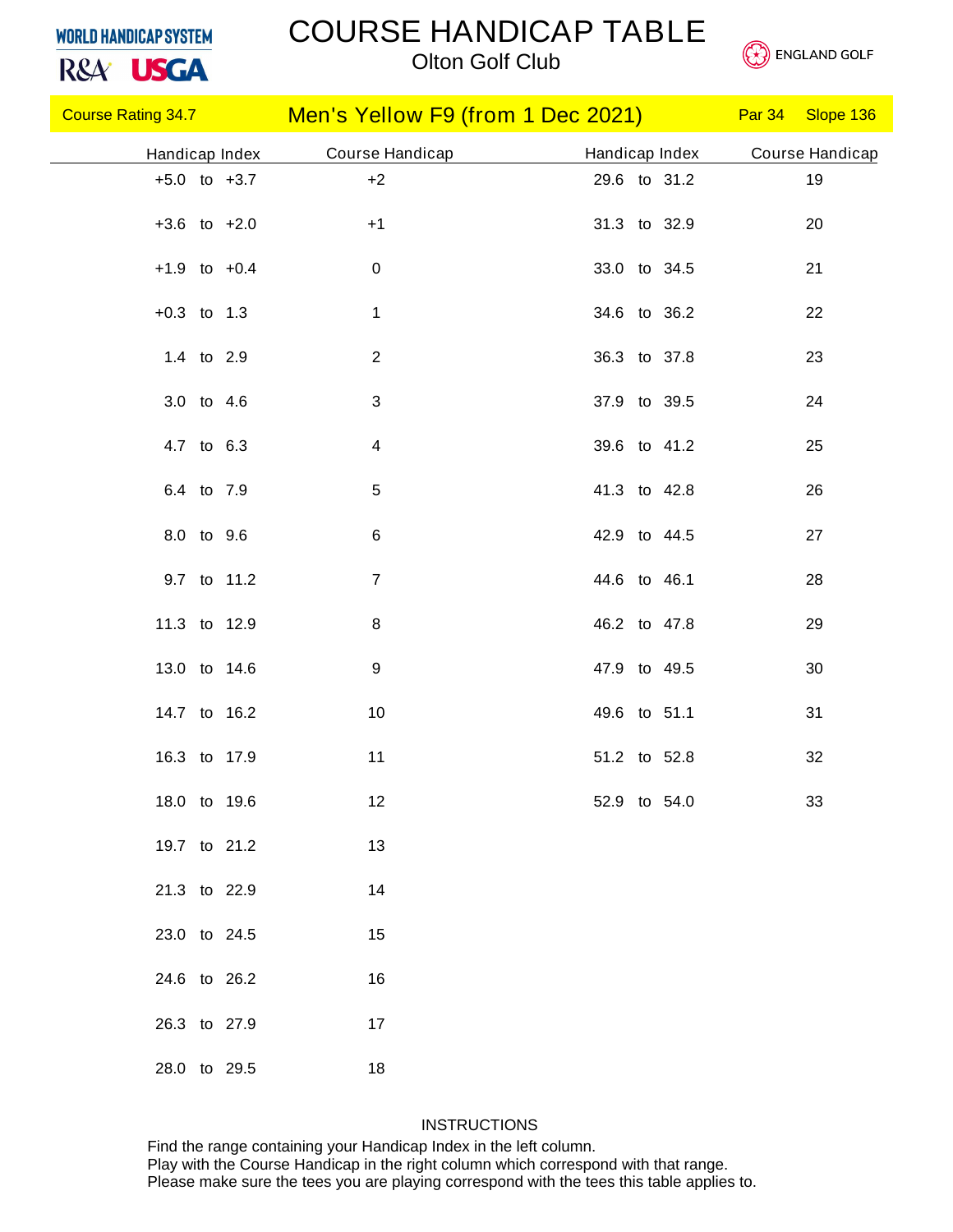# R&A<sup>'</sup> USGA

### COURSE HANDICAP TABLE





|                  |                  | Course Rating 35.3 Men's Yellow B9 (from 1 Dec 2021) Par 36 Slope 127 |                 |
|------------------|------------------|-----------------------------------------------------------------------|-----------------|
| Handicap Index   | Course Handicap  | Handicap Index                                                        | Course Handicap |
| $+5.0$ to $+5.0$ | $+4$             | 30.7 to 32.3                                                          | 17              |
| $+4.9$ to $+3.3$ | $+3$             | 32.4 to 34.1                                                          | 18              |
| $+3.2$ to $+1.5$ | $+2$             | 34.2 to 35.9                                                          | 19              |
| $+1.4$ to 0.3    | $+1$             | 36.0 to 37.7                                                          | 20              |
| 0.4 to 2.1       | $\pmb{0}$        | 37.8 to 39.5                                                          | 21              |
| 2.2 to 3.9       | $\mathbf{1}$     | 39.6 to 41.2                                                          | 22              |
| 4.0 to 5.6       | $\overline{c}$   | 41.3 to 43.0                                                          | 23              |
| 5.7 to 7.4       | $\mathbf{3}$     | 43.1 to 44.8                                                          | 24              |
| 7.5 to 9.2       | 4                | 44.9 to 46.6                                                          | 25              |
| 9.3 to 11.0      | $\sqrt{5}$       | 46.7 to 48.4                                                          | 26              |
| 11.1 to 12.8     | $\,6$            | 48.5 to 50.1                                                          | 27              |
| 12.9 to 14.5     | $\overline{7}$   | 50.2 to 51.9                                                          | 28              |
| 14.6 to 16.3     | $\,8\,$          | 52.0 to 53.7                                                          | 29              |
| 16.4 to 18.1     | $\boldsymbol{9}$ |                                                                       | $30\,$          |
| 18.2 to 19.9     | 10               | 53.8 to 54.0                                                          |                 |
| 20.0 to 21.7     | 11               |                                                                       |                 |
| 21.8 to 23.4     | 12               |                                                                       |                 |
| 23.5 to 25.2     | 13               |                                                                       |                 |
| 25.3 to 27.0     | 14               |                                                                       |                 |
|                  |                  |                                                                       |                 |
| 27.1 to 28.8     | 15               |                                                                       |                 |
| 28.9 to 30.6     | 16               |                                                                       |                 |

#### **INSTRUCTIONS**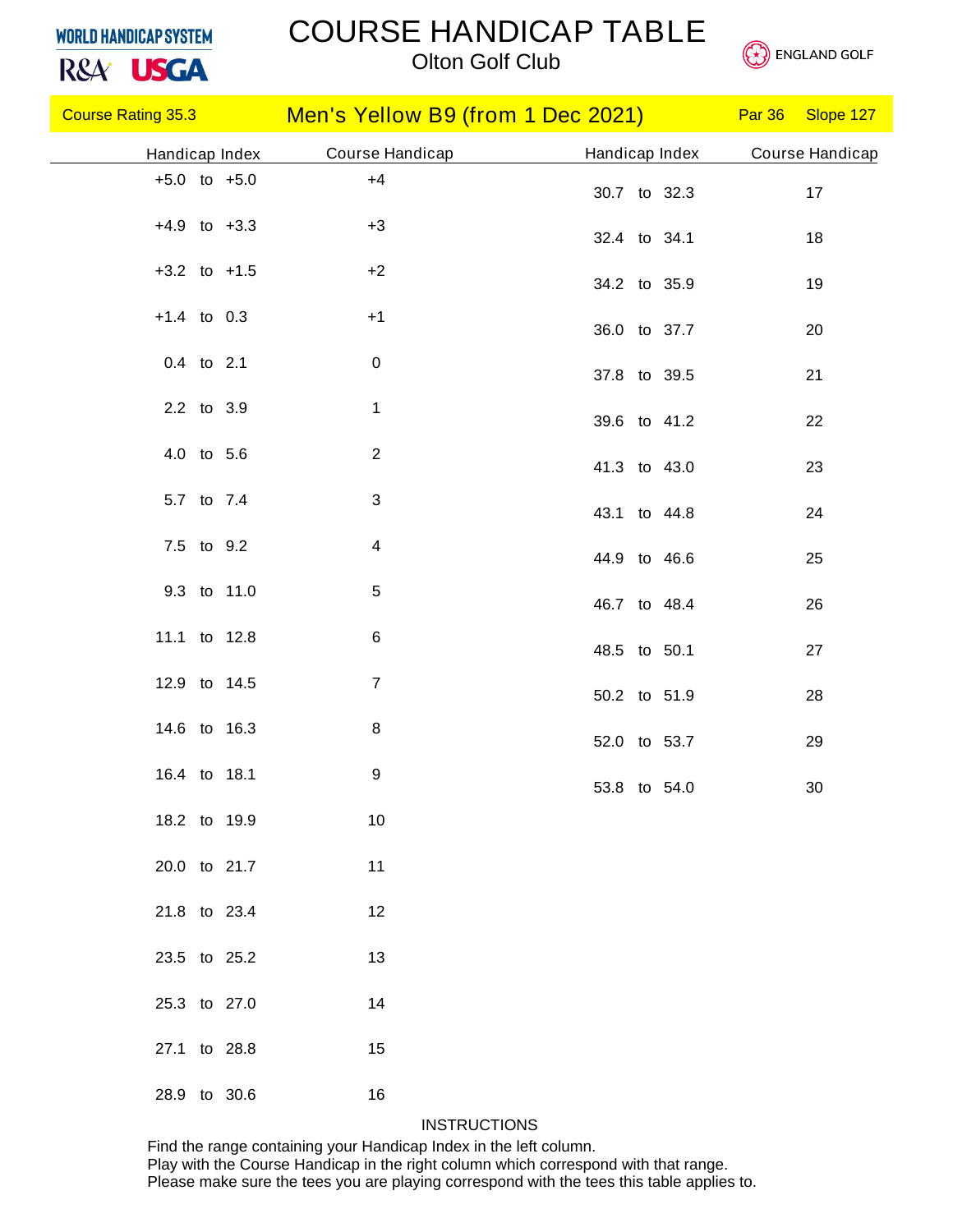### COURSE HANDICAP TABLE

*Olton Golf Club*



| R&A <sup>.</sup> USGA     |  |                 | <b>Olton Golf Club</b>           |  |                |               | <b>ENGLAND GULF</b> |
|---------------------------|--|-----------------|----------------------------------|--|----------------|---------------|---------------------|
| <b>Course Rating 36.6</b> |  |                 | Women's Red F9 (from 1 Dec 2021) |  |                | <b>Par 36</b> | Slope 134           |
| Handicap Index            |  | Course Handicap |                                  |  | Handicap Index |               | Course Handicap     |
| $+5.0$ to $+3.6$          |  | $+2$            |                                  |  | 30.2 to 31.8   |               | 19                  |
| $+3.5$ to $+1.9$          |  | $+1$            |                                  |  | 31.9 to 33.5   |               | 20                  |
| $+1.8$ to $+0.2$          |  | $\mathbf 0$     |                                  |  | 33.6 to 35.2   |               | 21                  |
| $+0.1$ to 1.5             |  | $\mathbf 1$     |                                  |  | 35.3 to 36.9   |               | 22                  |
| 1.6 to 3.2                |  | $\overline{2}$  |                                  |  | 37.0 to 38.6   |               | 23                  |
| 3.3 to 4.8                |  | 3               |                                  |  | 38.7 to 40.3   |               | 24                  |
| 4.9 to 6.5                |  | 4               |                                  |  | 40.4 to 41.9   |               | 25                  |
| 6.6 to 8.2                |  | $\,$ 5 $\,$     |                                  |  | 42.0 to 43.6   |               | 26                  |
| 8.3 to 9.9                |  | 6               |                                  |  | 43.7 to 45.3   |               | 27                  |
| 10.0 to 11.6              |  | $\overline{7}$  |                                  |  | 45.4 to 47.0   |               | 28                  |
| 11.7 to 13.3              |  | 8               |                                  |  | 47.1 to 48.7   |               | 29                  |
| 13.4 to 15.0              |  | 9               |                                  |  | 48.8 to 50.4   |               | 30                  |
| 15.1 to 16.6              |  | 10              |                                  |  | 50.5 to 52.1   |               | 31                  |
| 16.7 to 18.3              |  | 11              |                                  |  | 52.2 to 53.8   |               | 32                  |
| 18.4 to 20.0              |  | 12              |                                  |  | 53.9 to 54.0   |               | 33                  |
| 20.1 to 21.7              |  | 13              |                                  |  |                |               |                     |
| 21.8 to 23.4              |  | 14              |                                  |  |                |               |                     |
| 23.5 to 25.1              |  | 15              |                                  |  |                |               |                     |
| 25.2 to 26.8              |  | 16              |                                  |  |                |               |                     |
| 26.9 to 28.5              |  | 17              |                                  |  |                |               |                     |
| 28.6 to 30.1              |  | 18              |                                  |  |                |               |                     |

### **INSTRUCTIONS**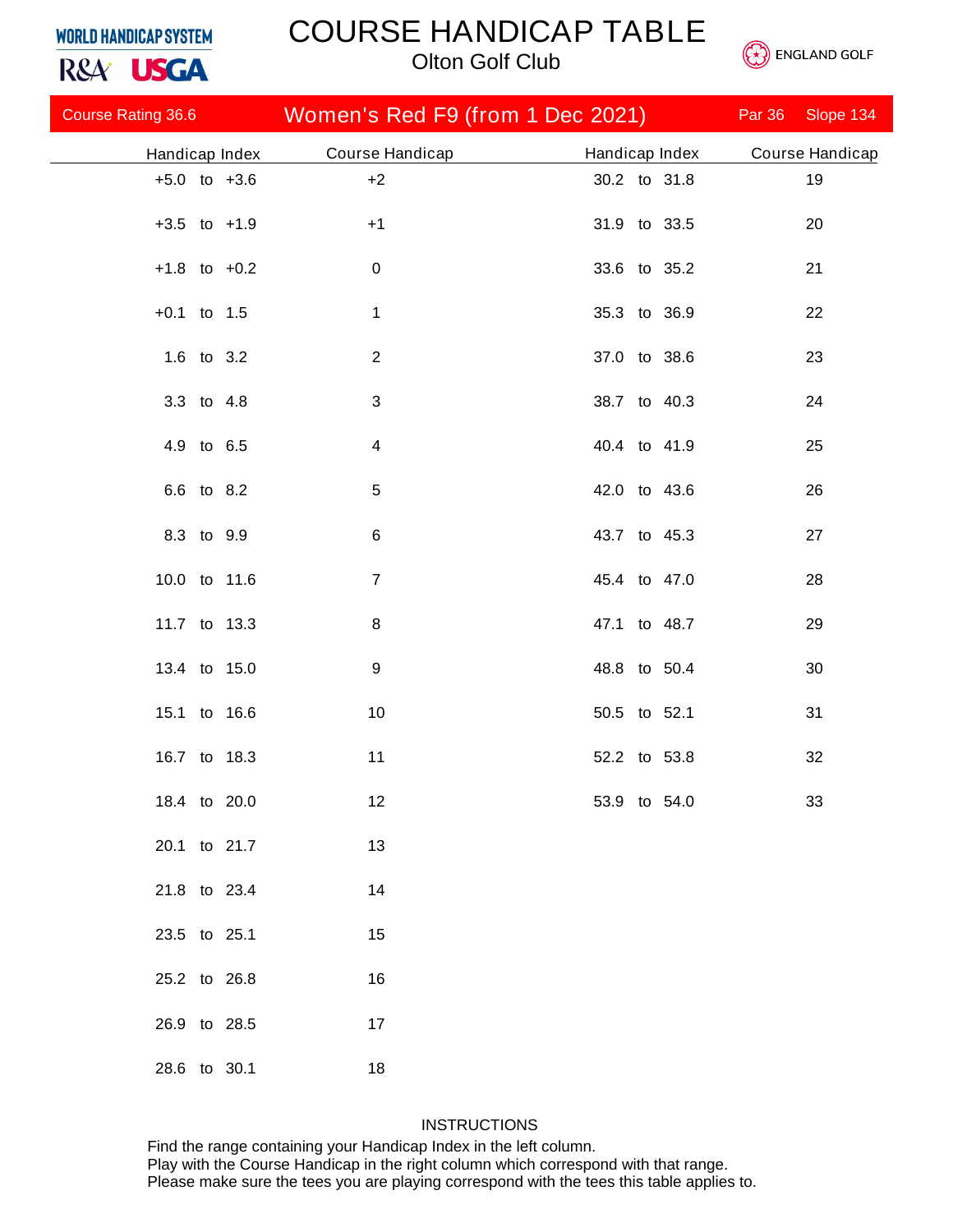R&A<sup>'</sup> USGA

# COURSE HANDICAP TABLE



*Olton Golf Club*

| <b>Course Rating 37.1 Course Rating 37.1</b> | Women's Red B9 (from 1 Dec 2021) |                | Par 37<br>Slope 137 |
|----------------------------------------------|----------------------------------|----------------|---------------------|
| Handicap Index                               | Course Handicap                  | Handicap Index | Course Handicap     |
| $+5.0$ to $+4.3$                             | $+3$                             | 30.4 to 32.0   | 19                  |
| $+4.2$ to $+2.7$                             | $+2$                             | 32.1 to 33.6   | 20                  |
| $+2.6$ to $+1.0$                             | $+1$                             | 33.7 to 35.3   | 21                  |
| $+0.9$ to 0.6                                | $\pmb{0}$                        | 35.4 to 36.9   | 22                  |
| 0.7 to 2.3                                   | $\mathbf 1$                      | 37.0 to 38.6   | 23                  |
| 2.4 to 3.9                                   | $\overline{2}$                   | 38.7 to 40.2   | 24                  |
| 4.0 to 5.6                                   | $\mathbf{3}$                     | 40.3 to 41.9   | 25                  |
| 5.7 to 7.2                                   | 4                                | 42.0 to 43.5   | 26                  |
| 7.3 to 8.9                                   | $\,$ 5 $\,$                      | 43.6 to 45.1   | 27                  |
| 9.0 to 10.5                                  | $\,6$                            | 45.2 to 46.8   | 28                  |
| 10.6 to 12.2                                 | $\overline{7}$                   | 46.9 to 48.4   | 29                  |
| 12.3 to 13.8                                 | 8                                | 48.5 to 50.1   | 30                  |
| 13.9 to 15.5                                 | $\boldsymbol{9}$                 | 50.2 to 51.7   | 31                  |
| 15.6 to 17.1                                 | 10                               | 51.8 to 53.4   | 32                  |
| 17.2 to 18.8                                 | 11                               | 53.5 to 54.0   | 33                  |
| 18.9 to 20.4                                 | 12                               |                |                     |
| 20.5 to 22.1                                 | 13                               |                |                     |
| 22.2 to 23.7                                 | 14                               |                |                     |
| 23.8 to 25.4                                 | 15                               |                |                     |
| 25.5 to 27.0                                 | 16                               |                |                     |
| 27.1 to 28.7                                 | 17                               |                |                     |
| 28.8 to 30.3                                 | 18                               |                |                     |

### **INSTRUCTIONS**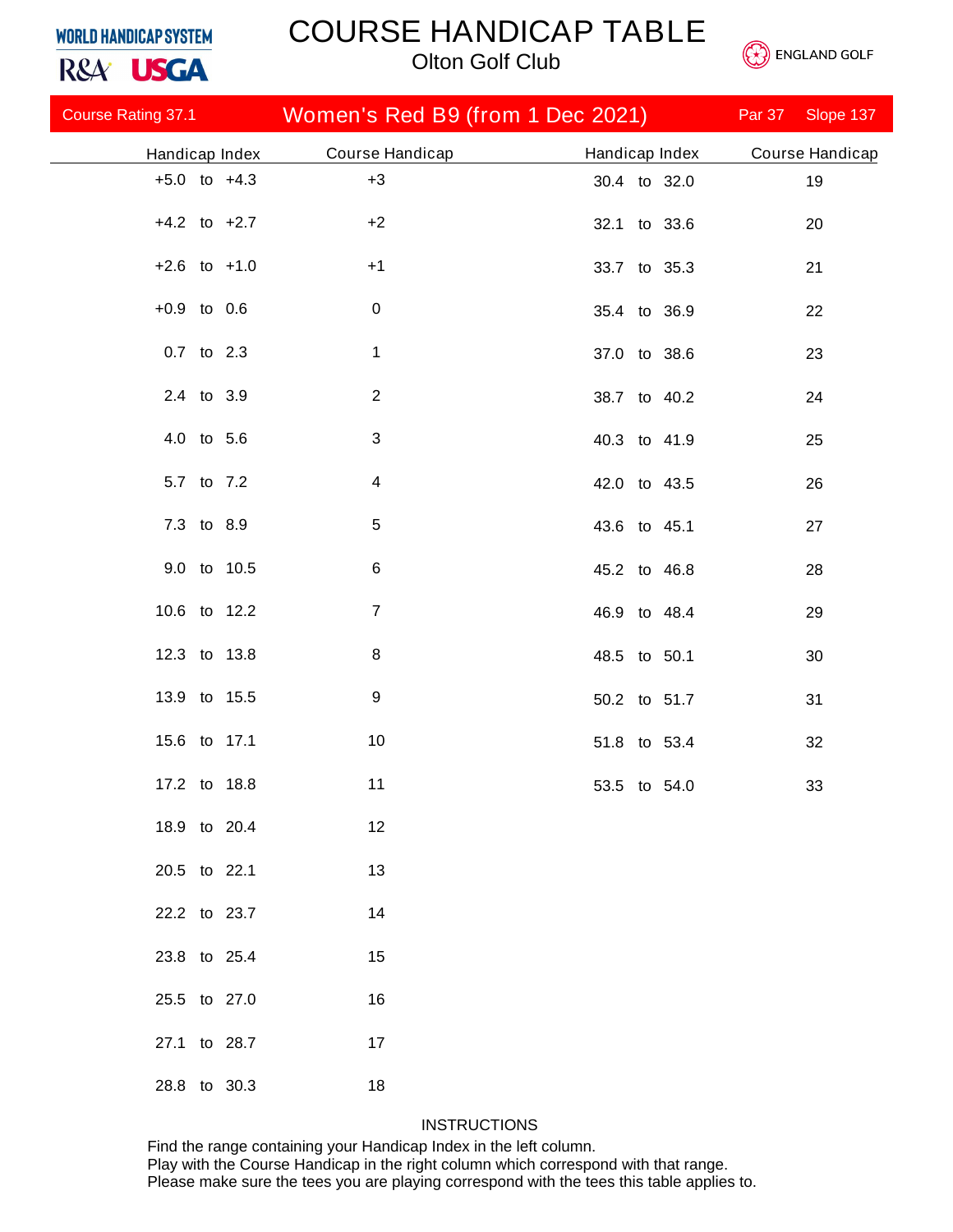# COURSE HANDICAP TABLE

*Olton Golf Club*



| R&A <sup>USGA</sup> |                           |  |                  | <b>Olton Golf Club</b>         | <b>ENGLAND GOLF</b> |  |               |                 |
|---------------------|---------------------------|--|------------------|--------------------------------|---------------------|--|---------------|-----------------|
|                     | <b>Course Rating 29.4</b> |  |                  | Men's Blue 9 (from 1 Dec 2021) |                     |  | <b>Par 30</b> | Slope 107       |
|                     | Handicap Index            |  |                  | Course Handicap                | Handicap Index      |  |               | Course Handicap |
|                     |                           |  | $+5.0$ to $+4.1$ | $+3$                           | 29.8 to 31.8        |  |               | 14              |
|                     |                           |  | $+4.0$ to $+2.0$ | $+2$                           | 31.9 to 34.0        |  |               | 15              |
|                     | $+1.9$ to 0.2             |  |                  | $+1$                           | 34.1 to 36.1        |  |               | 16              |
|                     |                           |  | 0.3 to 2.3       | $\pmb{0}$                      | 36.2 to 38.2        |  |               | 17              |
|                     |                           |  | 2.4 to 4.4       | $\mathbf 1$                    | 38.3 to 40.3        |  |               | 18              |
|                     |                           |  | 4.5 to 6.5       | $\overline{2}$                 | 40.4 to 42.4        |  |               | 19              |
|                     |                           |  | 6.6 to 8.6       | $\mathbf{3}$                   | 42.5 to 44.5        |  |               | 20              |
|                     |                           |  | 8.7 to 10.7      | $\overline{4}$                 | 44.6 to 46.6        |  |               | 21              |
|                     |                           |  | 10.8 to 12.8     | $\,$ 5 $\,$                    | 46.7 to 48.7        |  |               | 22              |
|                     |                           |  | 12.9 to 14.9     | 6                              | 48.8 to 50.9        |  |               | 23              |
|                     |                           |  | 15.0 to 17.1     | $\overline{7}$                 | 51.0 to 53.0        |  |               | 24              |
|                     |                           |  | 17.2 to 19.2     | 8                              | 53.1 to 54.0        |  |               | 25              |
|                     |                           |  | 19.3 to 21.3     | 9                              |                     |  |               |                 |
|                     |                           |  | 21.4 to 23.4     | 10                             |                     |  |               |                 |
|                     |                           |  | 23.5 to 25.5     | 11                             |                     |  |               |                 |
|                     |                           |  | 25.6 to 27.6     | 12                             |                     |  |               |                 |
|                     |                           |  | 27.7 to 29.7     | 13                             |                     |  |               |                 |

#### **INSTRUCTIONS**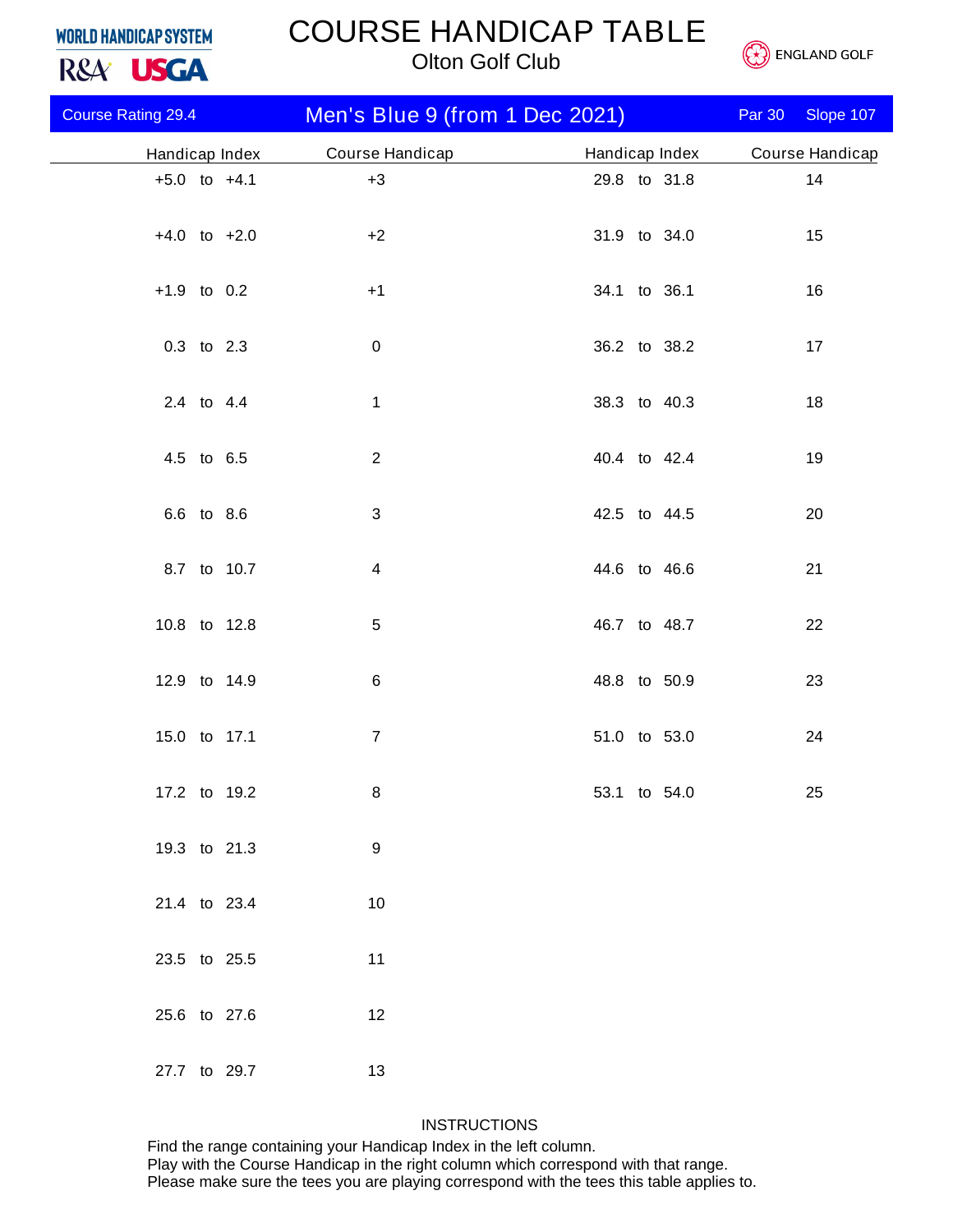# COURSE HANDICAP TABLE





| R&A <sup>USGA</sup> |                           | <b>Olton Golf Club</b> |                                  |  |                |  | <b>ENGLAND GOLF</b> |               |                 |
|---------------------|---------------------------|------------------------|----------------------------------|--|----------------|--|---------------------|---------------|-----------------|
|                     | <b>Course Rating 30.1</b> |                        | Women's Blue 9 (from 1 Dec 2021) |  |                |  |                     | <b>Par 30</b> | Slope 97        |
|                     | Handicap Index            |                        | Course Handicap                  |  | Handicap Index |  |                     |               | Course Handicap |
|                     | $+5.0$ to $+3.8$          |                        | $+2$                             |  |                |  | 28.9 to 31.2        |               | 13              |
|                     | $+3.7$ to $+1.4$          |                        | $+1$                             |  | 31.3 to 33.5   |  |                     |               | 14              |
|                     | $+1.3$ to 0.9             |                        | $\pmb{0}$                        |  | 33.6 to 35.8   |  |                     |               | 15              |
|                     | 1.0 to 3.2                |                        | $\mathbf{1}$                     |  | 35.9 to 38.2   |  |                     |               | 16              |
|                     | 3.3 to 5.5                |                        | $\sqrt{2}$                       |  | 38.3 to 40.5   |  |                     |               | 17              |
|                     | 5.6 to 7.9                |                        | $\mathfrak{B}$                   |  | 40.6 to 42.8   |  |                     |               | 18              |
|                     |                           | 8.0 to 10.2            | 4                                |  | 42.9 to 45.1   |  |                     |               | 19              |
|                     | 10.3 to 12.5              |                        | $\mathbf 5$                      |  | 45.2 to 47.5   |  |                     |               | 20              |
|                     | 12.6 to 14.9              |                        | $\,6$                            |  | 47.6 to 49.8   |  |                     |               | 21              |
|                     | 15.0 to 17.2              |                        | $\overline{7}$                   |  | 49.9 to 52.1   |  |                     |               | 22              |
|                     | 17.3 to 19.5              |                        | 8                                |  | 52.2 to 54.0   |  |                     |               | 23              |
|                     | 19.6 to 21.9              |                        | 9                                |  |                |  |                     |               |                 |
|                     | 22.0 to 24.2              |                        | $10$                             |  |                |  |                     |               |                 |
|                     | 24.3 to 26.5              |                        | 11                               |  |                |  |                     |               |                 |
|                     | 26.6 to 28.8              |                        | 12                               |  |                |  |                     |               |                 |

### **INSTRUCTIONS**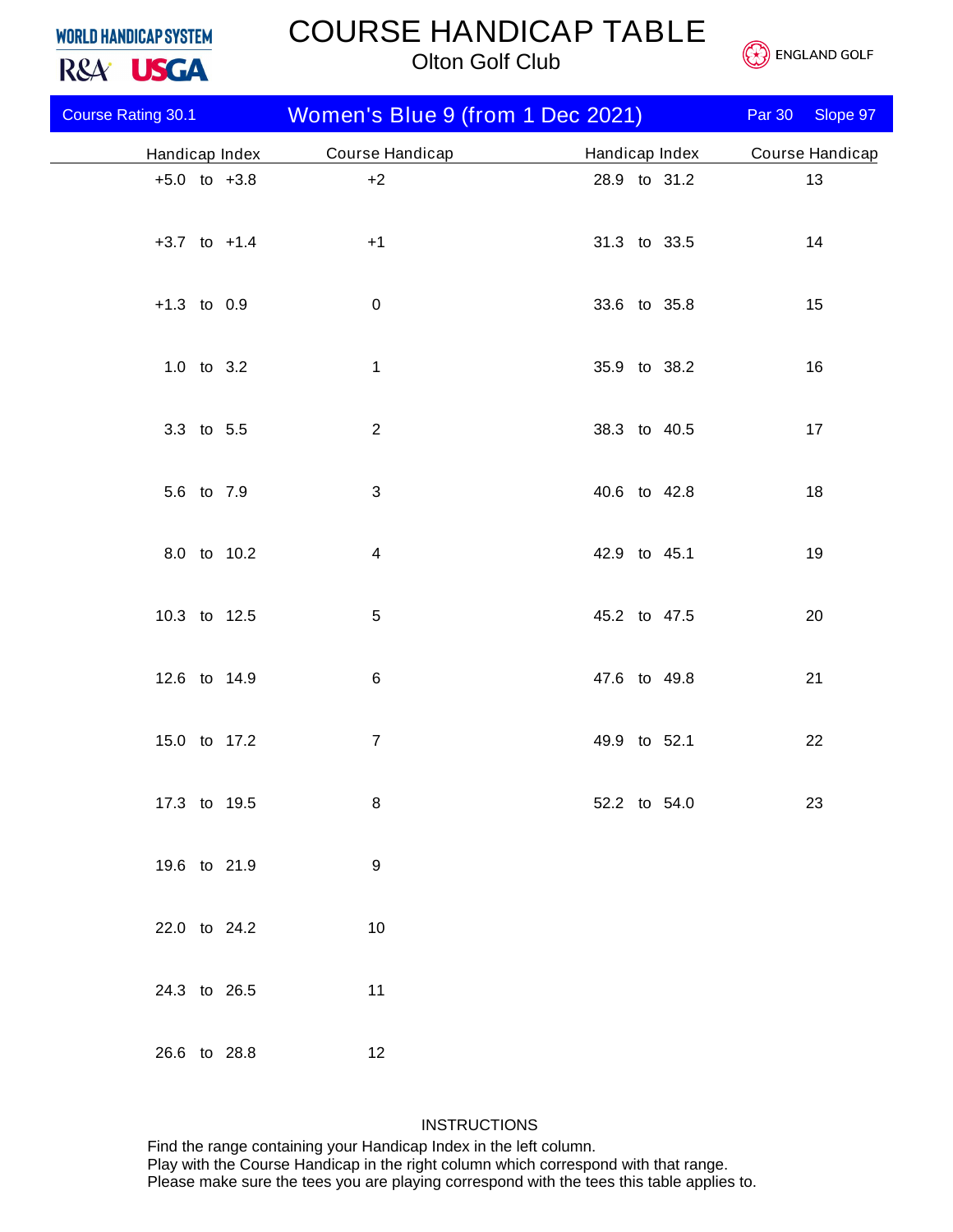# COURSE HANDICAP TABLE

*Olton Golf Club*



| R&A <sup>'</sup> USGA     |                  |                 | <b>Olton Golf Club</b>         |              |                |        | <b>ENGLAND GOLF</b> |
|---------------------------|------------------|-----------------|--------------------------------|--------------|----------------|--------|---------------------|
| <b>Course Rating 33.8</b> |                  |                 | Men's Red F9 (from 1 Dec 2021) |              |                | Par 34 | Slope 128           |
| Handicap Index            |                  | Course Handicap |                                |              | Handicap Index |        | Course Handicap     |
|                           | $+5.0$ to $+4.1$ | $+3$            |                                | 29.5 to 31.2 |                |        | 17                  |
|                           | $+4.0$ to $+2.3$ | $+2$            |                                | 31.3 to 33.0 |                |        | 18                  |
|                           | $+2.2$ to $+0.6$ | $+1$            |                                | 33.1 to 34.7 |                |        | 19                  |
| $+0.5$ to 1.2             |                  | $\pmb{0}$       |                                | 34.8 to 36.5 |                |        | 20                  |
|                           | 1.3 to 3.0       | $\mathbf{1}$    |                                | 36.6 to 38.3 |                |        | 21                  |
|                           | 3.1 to 4.7       | $\mathbf{2}$    |                                | 38.4 to 40.0 |                |        | 22                  |
|                           | 4.8 to 6.5       | $\mathfrak{S}$  |                                | 40.1 to 41.8 |                |        | 23                  |
|                           | 6.6 to 8.2       | $\overline{4}$  |                                | 41.9 to 43.6 |                |        | 24                  |
|                           | 8.3 to 10.0      | 5               |                                | 43.7 to 45.3 |                |        | 25                  |
|                           | 10.1 to 11.8     | 6               |                                | 45.4 to 47.1 |                |        | 26                  |
|                           | 11.9 to 13.5     | $\overline{7}$  |                                | 47.2 to 48.9 |                |        | 27                  |
|                           | 13.6 to 15.3     | $\bf 8$         |                                | 49.0 to 50.6 |                |        | 28                  |
|                           | 15.4 to 17.1     | 9               |                                | 50.7 to 52.4 |                |        | 29                  |
|                           | 17.2 to 18.8     | 10              |                                | 52.5 to 54.0 |                |        | 30                  |
|                           | 18.9 to 20.6     | 11              |                                |              |                |        |                     |
|                           | 20.7 to 22.4     | 12              |                                |              |                |        |                     |
| 22.5 to 24.1              |                  | 13              |                                |              |                |        |                     |
|                           | 24.2 to 25.9     | 14              |                                |              |                |        |                     |
|                           | 26.0 to 27.7     | 15              |                                |              |                |        |                     |
|                           | 27.8 to 29.4     | 16              |                                |              |                |        |                     |

### **INSTRUCTIONS**